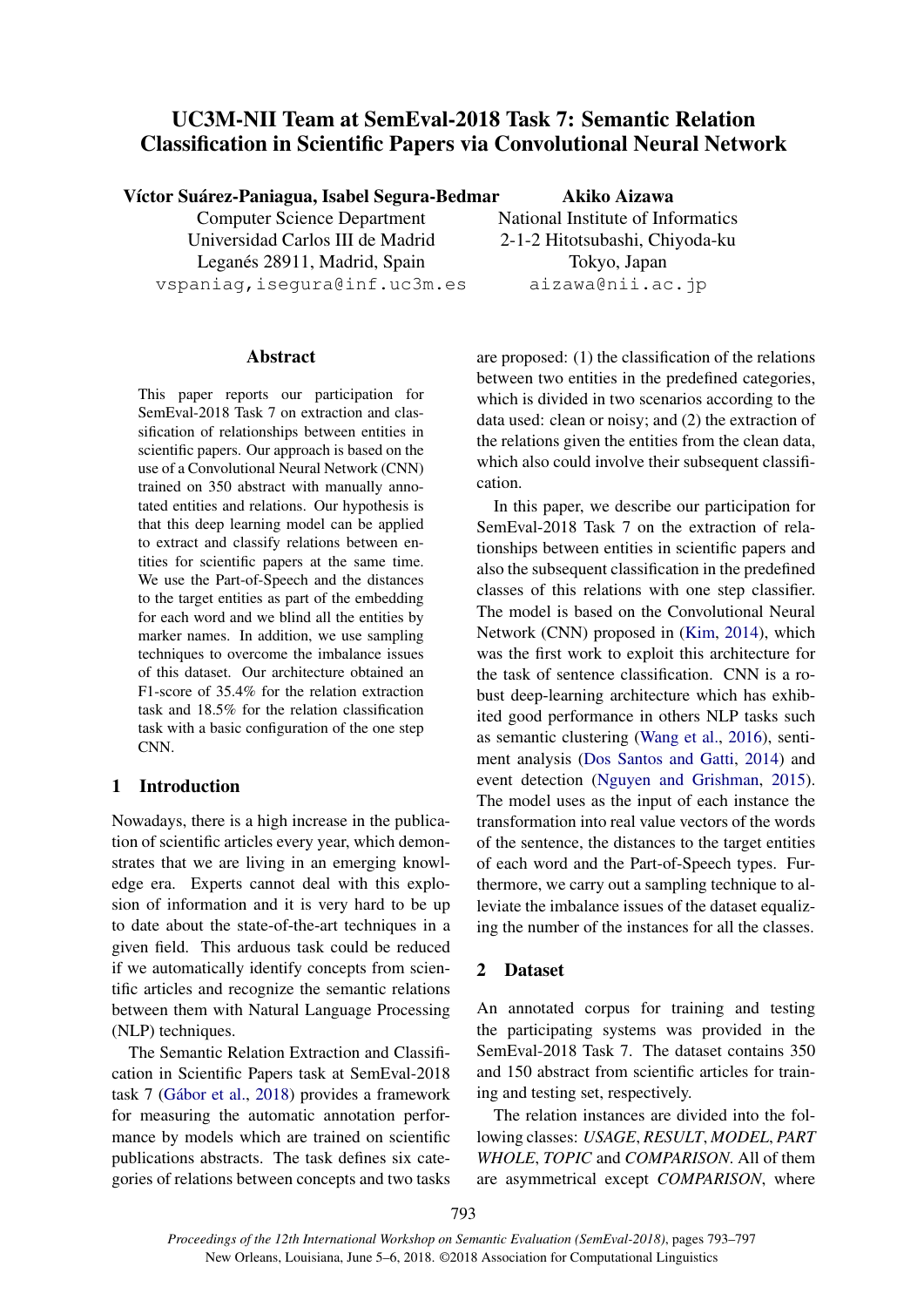both entities are involved in the same bidirectional relation. A detailed description and analysis of the corpus and its methodology used to collect and process the scientific abstracts can be found in (Gábor et al., 2018).

### 2.1 Pre-processing phase

The relations between scientific concepts are annotated pair by pair in the abstracts. All annotated relations span within one sentence, thus, we split the paragraphs of the abstracts into sentences with NLTK tool $<sup>1</sup>$  to generate all the possible instances</sup> in the corpus.

After that, each instance was tokenized, all words were converted to lower-case and special character were removed in order to clean the sentences as the approach described in (Kim, 2014). In addition, we used entity blinding for each relation to generalize the model, in which the two target entities of the relations were replaced by entity markers as "*entity1*" and "*entity2*", and "*entity0*" for the remaining entities. Since relations can be asymmetrical, we considered both directions. In other words, for each pair of candidates entities, we generated two different instances. For the *COMPARISON* class, which is a bidirectional relationship, we annotated both instances with the same class label. For example, the sentence: *'We suggest a method that mimics the behaviour of the oracle using a neural network or a decision tree.'* should be transformed to the relation instances showed in Table 1.

| (oracle, neural network)                            |
|-----------------------------------------------------|
| 'We suggest a method that mimics the behaviour of   |
| the entity lusing a entity 2 or a entity $0$ .      |
| (neural network, oracle)                            |
| 'We suggest a method that mimics the behaviour of   |
| the entity2 using a entity1 or a entity0.           |
| (oracle, decision tree)                             |
| 'We suggest a method that mimics the behaviour of   |
| the entityl using a entity0 or a entity2.'          |
| (decision tree, oracle)                             |
| 'We suggest a method that mimics the behaviour of   |
| the entity2 using a entity0 or a entity1.'          |
| (neural network, decision tree)                     |
| 'We suggest a method that mimics the behaviour of   |
| the entity $0$ using a entity $1$ or a entity $2$ . |
| (decision tree, neural network)                     |
| 'We suggest a method that mimics the behaviour of   |
| the entity 0 using a entity 2 or a entity $l$ .     |

Table 1: Instances of a sentence in the corpus after applying the pre-processing phase with entity blinding.

Table 2 shows the number of the instances extracted in the training set per each class. The *None* class represents the number of pairs of entities that are not related (negative instances). The number of positive instances is very low compared to the negative ones, 1323 over 19210 (around 7%), mainly because most classes are unidirectional and we annotated the reverse instance as *None*.

We followed a similar sampling technique described in (Wang et al., 2017) to adjust the same numbers of instances per each class. Therefore, we randomly discard 60% of the negative instances and we duplicate the instances in each class until having the same number as the more representative class, 483 corresponding to *US-AGE*. Thus, we try to solve possible issues associated with the imbalanced dataset.

| Classes              | <b>Instances</b> |
|----------------------|------------------|
| <b>COMPARE</b>       | 190              |
| <b>MODEL-FEATURE</b> | 326              |
| <b>PART WHOLE</b>    | 234              |
| <b>RESULT</b>        | 72               |
| <b>TOPIC</b>         | 18               |
| <b>USAGE</b>         | 483              |
| None                 | 17887            |
| Total                | 19210            |

Table 2: Number of instances in the dataset.

# 3 Method

In this section, we present a CNN model to detect and classify relationships between scientific concepts. Figure 1 shows the whole process from its input, which is a sentence with blinded entities, until the output, which is the classification of the instance into one of the relation types defined by the task.

### 3.1 Word table layer

Firstly, we determined  $n$  as the maximum sentence length in the training dataset. Those sentences with lengths shorter than  $n$  are padded with an auxiliary token "*0*". After that, we assigned a randomly initialized vector for each different word, creating thus a word embedding matrix:  $W_e \in$  $\mathbb{R}^{|V| \times m_e}$  where V is the vocabulary size and  $m_e$ is the word embedding dimension. Finally, we obtained a matrix  $\mathbf{x} = [x_1; x_2; ...; x_n]$  for each instance where the words are represented by their corresponding word embedding vectors.

In addition, we used the word position embedding described in (Zeng et al., 2014), which

<sup>1</sup> http://www.nltk.org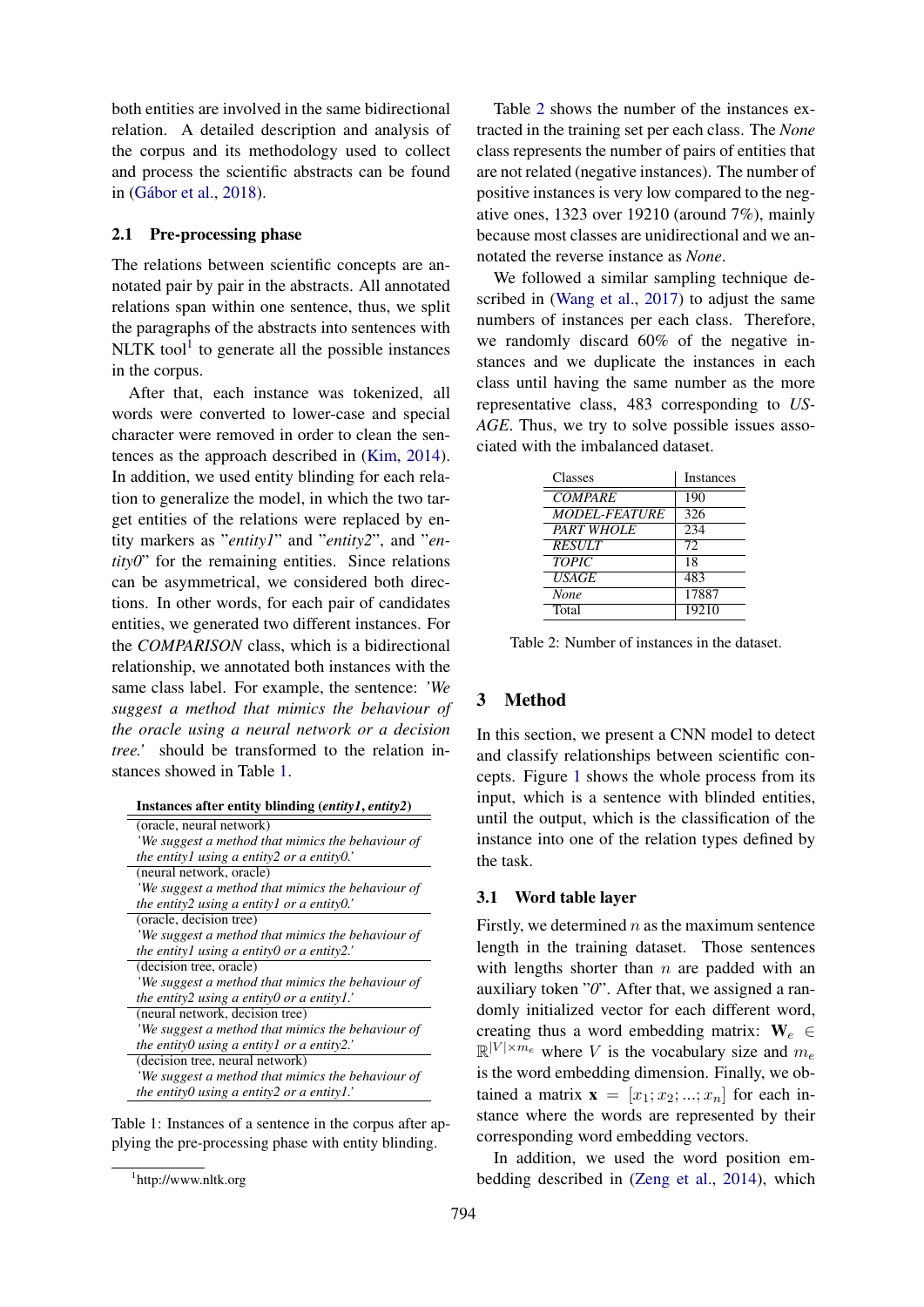The <e1>*classification accuracy*</e1> of the method is evaluated on <e2>*spoken language system domains*</e2>



Figure 1: CNN model for the semantic relation classification in scientific papers of SemEval-2018 Task 7.

maps the distances of each word with respect to the two candidate entities into a real value vector using two position embedding matrices  $W_{d1} \in$  $\mathbb{R}^{(2n-1)\times m_d}$  and  $\mathbf{W}_{d2} \in \mathbb{R}^{(2n-1)\times m_d}$  where  $m_d$  is the position embedding dimension. Moreover, we extracted the Part-of-Speech (POS) feature of each word (entities are marked as common nouns) and create a POS embedding matrix as (Zhao et al., 2016)  $\mathbf{W}_{POS} \in \mathbb{R}^{|P| \times m_{POS}}$  where P is the POS types vocabulary size and  $m_{POS}$  is the POS embedding dimension.

Finally, we created an input matrix  $X \in$  $\mathbb{R}^{n \times (m_e + m_{POS} + 2m_d)}$  which is represented by the concatenation of the word embedding, the POS embedding and the two position embeddings for each word in the instance.

### 3.2 Convolutional layer

Once we obtained the input matrix, we applied the convolutional operation with a context window of size w to create higher level features. For each filter in  $f = [f_1; f_2; \dots; f_w]$ , we created a score matrix for the whole sentence as

$$
s_i = g(\sum_{j=1}^{w} f_j x_{i+j-1}^T + b)
$$

where  $b$  is a bias term and  $g$  is a non-linear function (such as tangent or sigmoid) of  $m$  number of filters.

### 3.3 Pooling layer

We extracted the most relevant features of each filter using the max function, which produces a single value in each filter as  $z_f = max\{s\}$  =  $max\{s_1; s_2; ...; s_{n-w+1}\}.$  Thus, we created a vector  $z = [z_1, z_2, ..., z_m]$ , whose dimension is the total number of filters  $m$  representing the relation instance. In the end, we concatenated the output values of the different filters in this layer.

#### 3.4 Softmax layer

In this layer, we performed a dropout to prevent over-fitting obtaining a reduced vector  $z_d$  randomly dropping elements in z. After that, we fed this vector into a fully connected softmax layer with weights  $\mathbf{W}_s \in \mathbb{R}^{m \times k}$  to compute the output prediction values for the classification as

$$
\mathbf{o} = \mathbf{z}_d \mathbf{W}_s + d
$$

where  $d$  is a bias term. At test time, the vector  $\bf{z}$  of a new instance is directly classified by the softmax layer without a dropout.

### 3.5 Learning

We defined the CNN parameter set to be learned in the training phase as  $\theta = (\mathbf{W}_e, \mathbf{W}_{POS}, \mathbf{W}_{d1}, \mathbf{W}_{d2},$  $W_s$ ,  $F_m$ ), where  $F_m$  are all of the m filters f. For this purpose, we used the conditional probability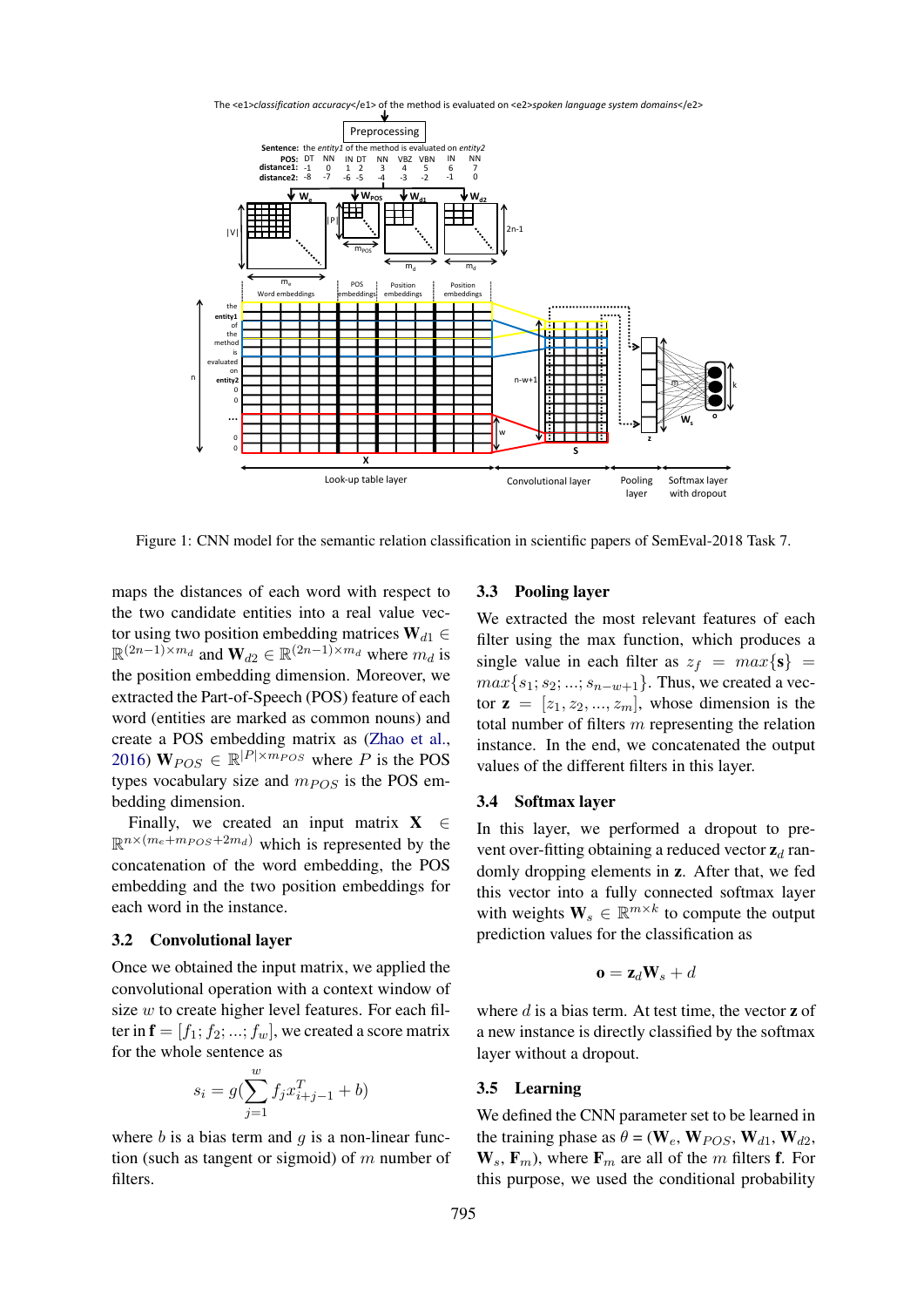of a relation  $r$  obtained by the softmax operation as

$$
p(r|\mathbf{x}, \theta) = \frac{\exp(\mathbf{o}_r)}{\sum_{l=1}^k \exp(\mathbf{o}_l)}
$$

to minimize the cross-entropy function for all instances  $(\mathbf{x}_i, y_i)$  in the training set T as follows

$$
J(\theta) = \sum_{i=1}^{T} \log p(y_i | \mathbf{x}_i, \theta)
$$

In addition, we minimized the objective function by using stochastic gradient descent over shuffled mini-batches and the Adam update rule (Kingma and Ba, 2014) to learn the parameters.

# 4 Results and Discussion

We define the CNN parameters for the experiments using the values described in Table 3. The number of epochs was fine-tuned in the validation set using the stopping criteria.

| Parameter                            | Value                |
|--------------------------------------|----------------------|
| Maximal length in the dataset, $n$   | 152                  |
| Word embeddings dimension, $M_e$     | 300                  |
| POS embeddings dimension, $M_{POS}$  | 10                   |
| Position embeddings dimension, $M_d$ | 5                    |
| Filters for each window size, $m$    | 200                  |
| Filter sizes, $w$                    | (3, 4, 5)            |
| Dropout rate, $p$                    | 50%                  |
| Mini-batch size                      | 50                   |
| Non-linear function, $q$             | $ReI$ $\overline{I}$ |

Table 3: The CNN model parameters and their values used for the results.

Our CNN system obtained an F1-score of 35.4% for the relation extraction task in which only the detection of relation is taken into consideration. The official results obtained for the relation classification task are showed in Table 4. Our model reaches an F1-score in Macro-average of 18.5% with one step classifier, which means that the extraction and classification are considered at the same time. This performance was expected because we reached the similar results with a validation set created from the training set. Furthermore, we correctly predicted 147 instances with correct directionality over 367 (i.e. 40.05% in coverage).

The main problem is the high number of FP in the majority of classes, which are the *None* instances classified as a class. In some classes such as *PART WHOLE* and *USAGE* we have also a high number of FN compared to the total number of instances. We consider that the main reason is that

the representation of the two directions of each relation is very similar, only the position distances and the target entity names are inverted, and the CNN cannot distinguish between them.

| Classes              | TP     | FP  | FN  | P      | R      | F1     |
|----------------------|--------|-----|-----|--------|--------|--------|
| <b>COMPARE</b>       | 8      | 116 | 11  | 6.45%  | 42.11% | 11.19% |
| <b>MODEL-FEATURE</b> | 36     | 185 | 37  | 16.29% | 49.32% | 24.49% |
| <b>PART WHOLE</b>    | 22     | 66  | 60  | 25%    | 26.83% | 25.88% |
| <b>RESULT</b>        | 2      | 21  | 14  | 8.7%   | 12.5%  | 10.26% |
| <b>TOPIC</b>         | $_{0}$ | 0   | 3   | $0\%$  | $0\%$  | $0\%$  |
| <b>USAGE</b>         | 41     | 96  | 133 | 29.93% | 23.56% | 26.37% |
| Micro-averaged       |        |     |     | 18.38% | 29.7%  | 22.71% |
| Macro-averaged       |        |     |     | 14.39% | 25.72% | 18.46% |

Table 4: Results over the dataset using a CNN model measured by True Positives, False Positives, False Negatives, Precision, Recall and F1-measure, respectively.

# 5 Conclusions and Future work

A CNN model is used for the Relation Classification task of SemEval 2018 by UC3M-NII Team. Moreover, we balanced the dataset using sampling techniques, blinded the entities in the sentence and aggregated position embedding and POS embedding to the word embedding of each word to have more representation of each instance. This architecture obtained an F1-score of 35.4% and 18.5% for the relation extraction and classification task, respectively.

As future work, we proposed to use a two steps model to overcome the extraction of the relationships between two concepts and subsequently classify them in the different semantic classes. In addition, we also plan to rule out the reverse instances of each class as *None* in order to avoid having very similar representation with different labels. We plan to tackle the directionality problem with post-processing rules after the classification. Furthermore, we will train a CNN with different pre-trained word embedding models instead of using a random initialization.

## Funding

This work was supported by the Research Program of the Ministry of Economy and Competitiveness - Government of Spain, (DeepEMR project TIN2017-87548-C2-1-R) and the TEAM project (Erasmus Mundus Action 2-Strand 2 Programme) funded by the European Commission.

## Acknowledgments

We would like to thank the members of the Aizawa Laboratory and the HULAT research group for their fruitful discussions which were held.